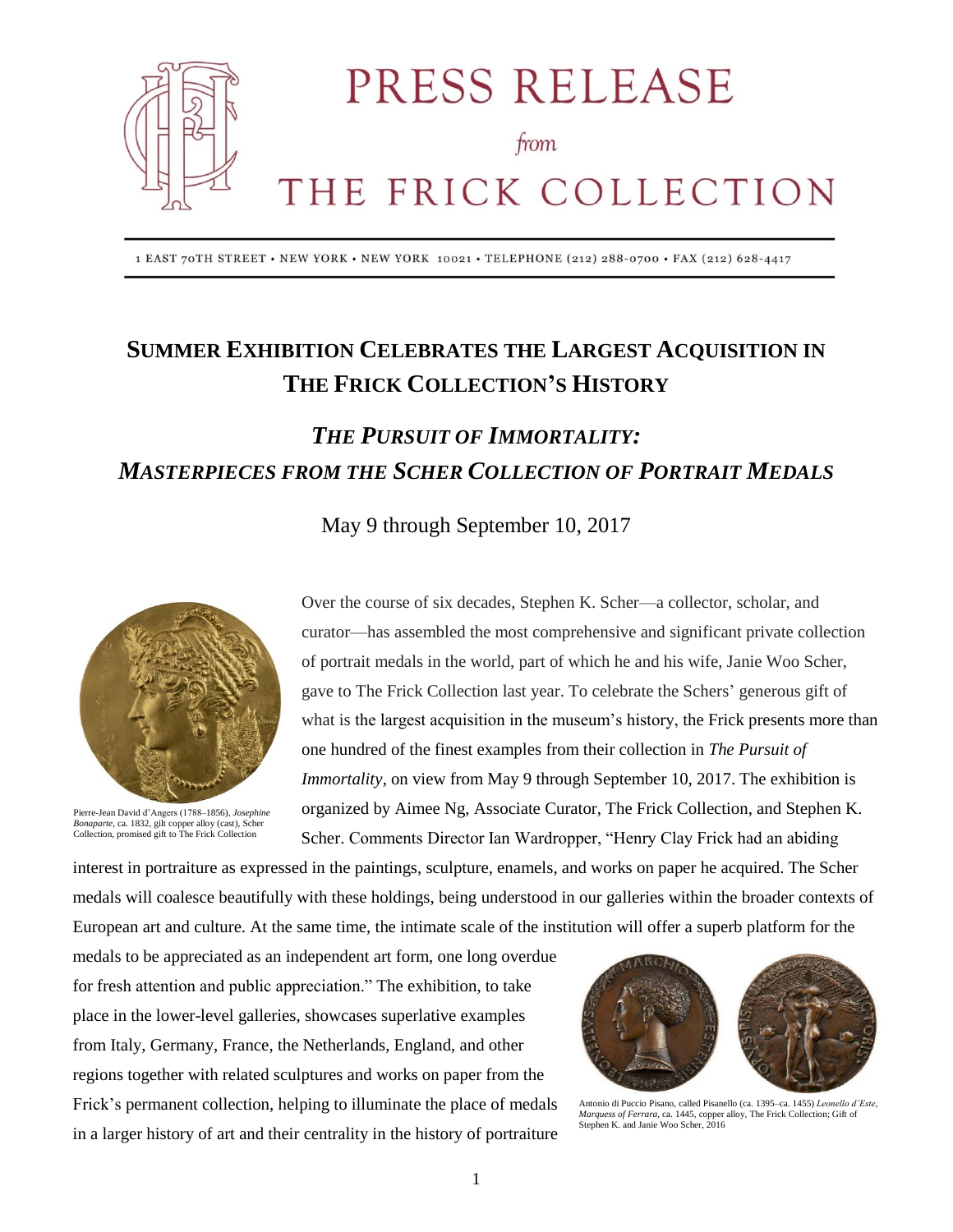in Western art. A short film will demonstrate one method by which medals were made, and visitors will have the opportunity to handle a reproduction of one of the most famous medals of the Renaissance.

Accompanying *The Pursuit of Immortality: Masterpieces from the Scher Collection of Portrait Medals* is a richly illustrated hardcover catalogue including an essay by Aimee Ng (64 pages, 7 1/8 x 7 1/8 inches, 43 illustrations; \$19.95, \$17.96, member price). Additionally, in the fall of 2018, a catalogue of the entire Scher Collection will be published, featuring essays by leading medals scholars and illustrated entries about each of the almost one thousand medals in the collection. The exhibition publication is available in the Museum Shop or can be ordered through the Frick's Web site [\(frick.org\)](http://www.frick.org/) or by phone at 212.547.6848.

### **ONE OF THE MOST IMPORTANT ARTISTIC INVENTIONS OF THE RENAISSANCE**

Portrait medals are one of the most important artistic inventions of the Italian Renaissance and flourished as an art form across Europe for four centuries. Created to be exchanged and distributed as tokens of identity—sometimes among intimate circles of friends, sometimes from powerful rulers to their subjects—they make the absent present, evoking the fullness of the individuals they commemorate through the likeness, imagery, and text they carry.



Antonio di Puccio Pisano, called Pisanello (ca. 1395–1455), *Cecilia Gonzaga*, dated 1447, copper alloy (cast), Scher Collection

Today, medals are generally associated with awards, but during the Italian Renaissance, their primary function was to pay tribute to individuals and to shape and promote their identities. Typically, the front of the medal, or obverse, bears the person's likeness, usually in profile, while the reverse presents biographical imagery, such as a coat of arms or personal allegory. Inscriptions declare the sitter's titles, qualities, or motto. The reverse of a medal commemorating

Cecilia Gonzaga, for example, who entered a nunnery instead of marrying the suitor chosen by her family, celebrates her chastity with an allegorical female figure accompanied by a subdued unicorn; according to medieval tradition, the fierce animal could be tamed only by a virgin. The medal's obverse leaves no room for misinterpretation, reading in a ring around Cecilia's portrait: "Virgin Cecilia, daughter of Gianfrancesco I, Marquess of Mantua." Over time, medals were also made to mark events such as marriage, death, and military victory, as well as to express religious and political ideas.

With their inscriptions and reverses, portrait medals typically provide more information than portrait paintings or sculptures. In addition, their small size and the durability of their materials (including bronze or copper alloy, lead, silver, and gold) make them more resilient than paint or stone. As eminently portable objects, they historically had a broader reach than portraits in other media. Far outlasting the mortals they commemorate, medals offered a means by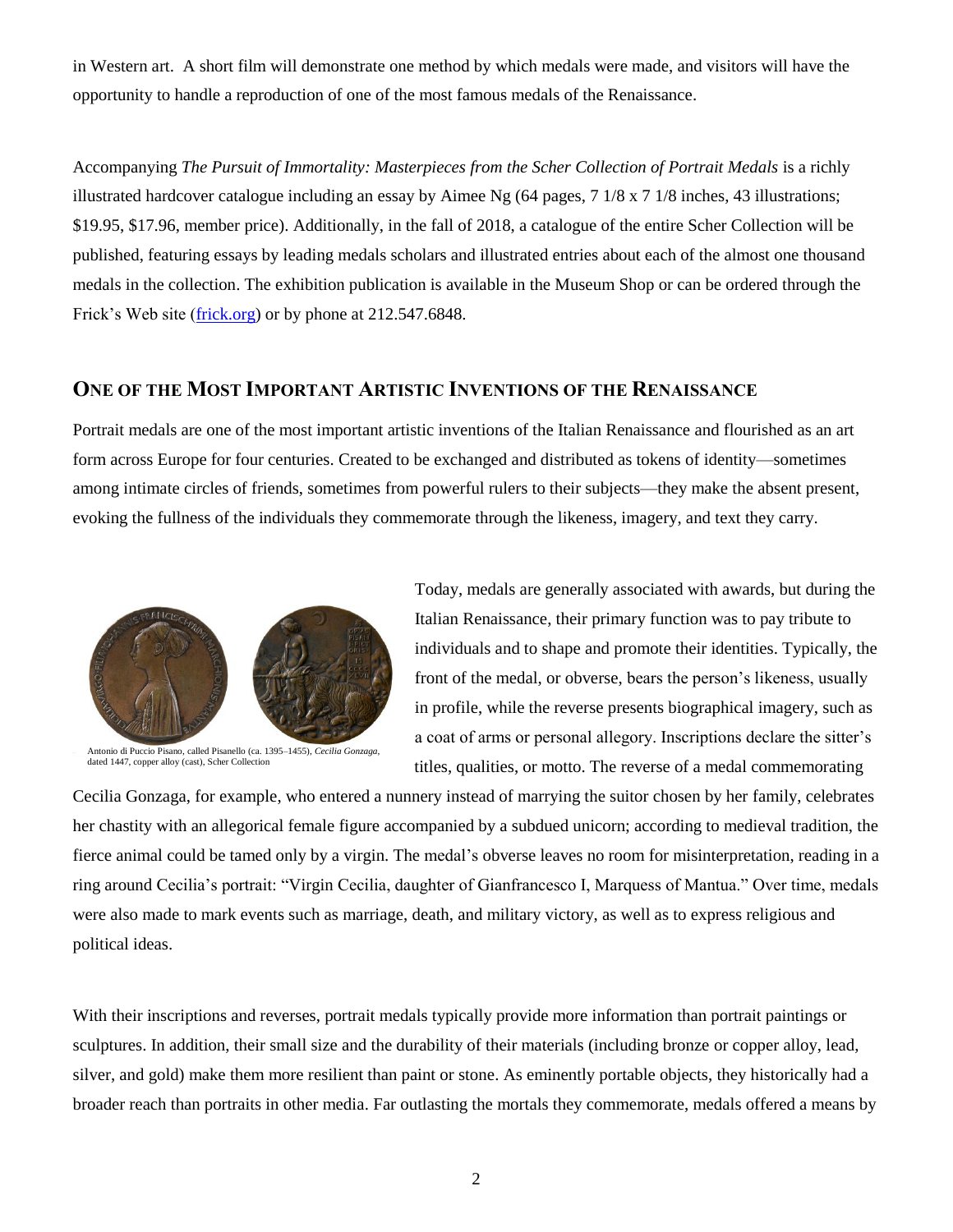which individuals—or at least their identities—could live forever. Appropriately, medals were sometimes buried with the dead and in the foundations of buildings, invested as everlasting relics in eternal resting places.

In general, medals are made using one of two techniques: casting (pouring molten metal into a mold) or striking (using physical force to shape a blank disk between two dies). The first Renaissance medals were cast using a process similar to that used to make bronze sculpture. Striking, the technique used since antiquity to form coins, became popular for making medals in the early sixteenth century with the development of the screw press (adapted from the printing industry), and allowed for refinement of detail, higher relief, and larger size. Medals are often confused with coins, which, as currency, are struck at mints from specific materials at specific weights. As they are commemorative, medals can be any size, weight, and material and are generally larger than coins. Like much of Renaissance culture, they were inspired by the culture of ancient Greece and Rome, in this case, by coins.

The first portrait medal has historically been attributed to the painter Antonio di Puccio Pisano, called Pisanello, who, while working in Ferrara for the Este court, produced a medal in about 1438 depicting John VIII Paleologus, the Byzantine emperor. He went on to cast at least twenty-six medals of contemporary individuals that are distinctly larger than anything that could then be struck at a mint, and which translated into metal the celebrated naturalism he



Antonio di Puccio Pisano, called Pisanello (ca. 1395–1455), *John VIII Paleologus,*  ca. 1438, lead (cast), Scher Collection

achieved in his painted portraits. Scholars have pointed to other objects that may have influenced him—from seals to Roman pottery lamps to Etruscan mirror backs and covers—and it is perhaps because of the richness of Pisanello's sources that the art form he developed was so complex, versatile, and popular. Nearly pristine medals in the Scher Collection, including those of Cecilia Gonzaga and Leonello d'Este (shown on page 1), contrast with the deteriorated state of some of Pisanello's contemporaneous paintings, underscoring how effective the medal can be as a vehicle of perpetuity. The reverse of Leonello's medal presents the encounter between an old man and a young man, both bearing baskets of olive branches. Celebrating Leonello's good governance, the image represents the combination of youth and experience, the balance of strength and caution, which brings peace (symbolized by the olive branches).

#### **A FLOURISHING ART FORM FOR FOUR CENTURIES**

Medals provided an arena for creative expression for artists of various media, and painters, printmakers, sculptors, goldsmiths, and others across Europe adopted the art form.The development of the medallic art in the main geographic areas represented in the Scher Collection—Italy, Germany, France, the Netherlands, and England—is a dynamic field of research. With some caution, one can identify characteristics of a region, although any distinguished medals collection will reveal many exceptions to the rule.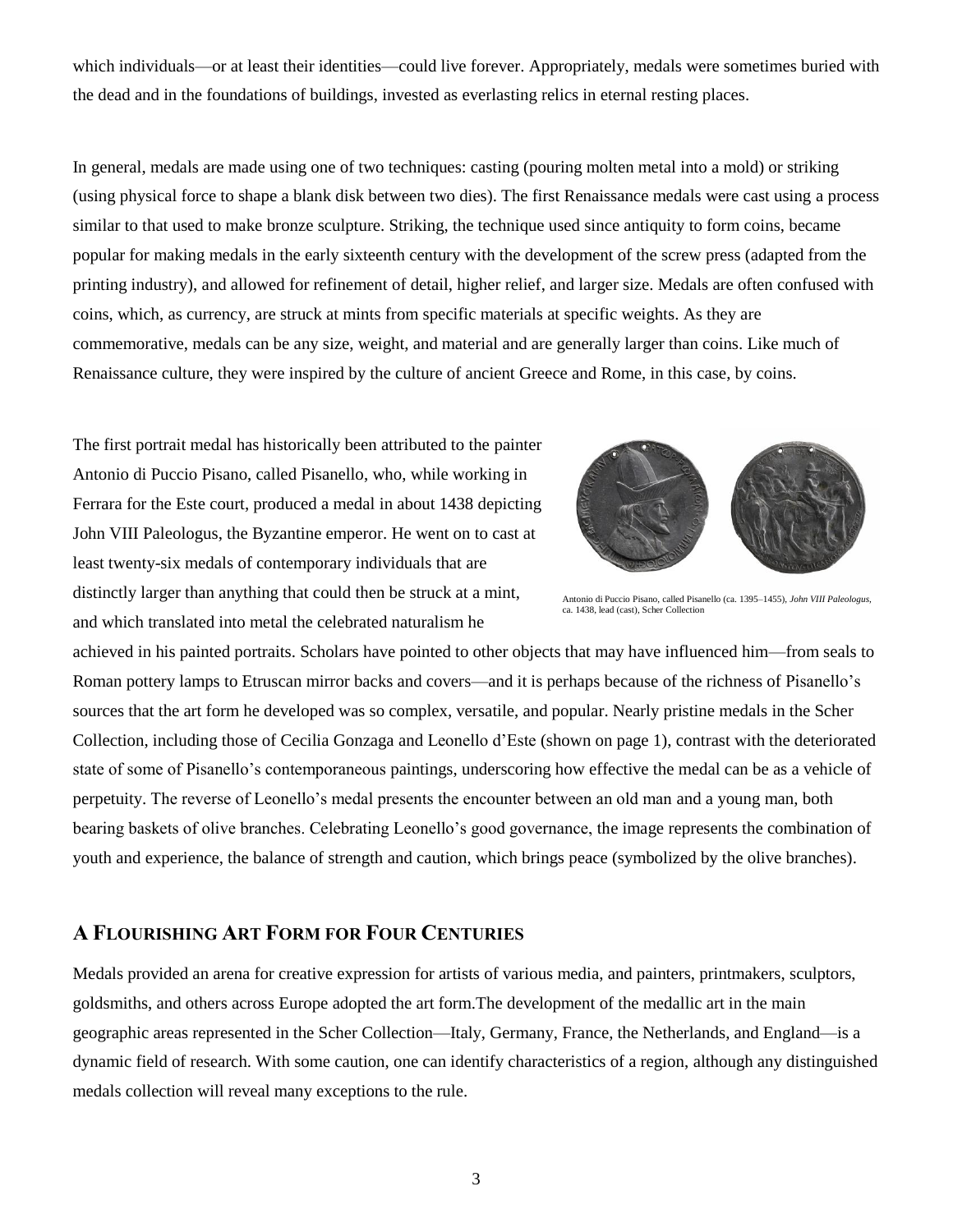

Bertoldo di [Giovanni](http://collections.frick.org/view/people/asitem/items@:49?t:state:flow=3c3a2f21-dbda-494a-b2b0-6366218ab8ca) (1420/1430–1491), *Heraldic Wild Man*, early 1470s, bronze with extensive traces of gilding, The Frick Collection; New York

Following the tradition begun by Pisanello, medals produced in Italy can be characterized by idealized and, at the same time, naturalistic portraiture in classical style, with inventive reverses that celebrate individuality. Bronze sculptors including Antico and Bertoldo di Giovanni, whose sculptures from the permanent collection are included in the exhibition, advanced the genre by adapting their talents to medals. Comparing a sculptor's statuettes or reliefs to his medals reveals how he grappled with the related, but unique, challenges of medal-making. It also situates the medal in a fuller context of artistic production. The unusual border of Bertoldo's medal of Filippo de' Medici demonstrates the sculptor's innovation of a typically generic feature: attached to the border, a winding banderole extolls the sitter's virtue (VIRTVTE SVPERA [by higher

virtue]); a miniscule Medici coat of arms declares his lineage; and bizarre flower-like forms probably represent

tassels suspended from the clerical hat that Filippo de' Medici, an archbishop, would have worn. On the medal's reverse, Bertoldo presents the scene of the *Last Judgment*. Evidently, he thought the medal was an appropriate format for such a monumental composition, and it has long been suggested that Michelangelo (one of Bertoldo's pupils) drew from it when he painted his gigantic *Last Judgment* in the Sistine Chapel.



Bertoldo di Giovanni (1420/30–1491), *Filippo de' Medici*, 1462–74, copper alloy (cast), The Frick Collection, gift of Stephen K. and Janie Woo Scher, 2016



Hans Reinhart the Elder (1500/10–1581)*, Trinity Medal*, dated 1544, silver (cast), Scher Collection

Medals by German artists tend toward exacting portraiture (see portrait of Dürer by Gebel on page 5) and typically carry heraldic imagery on the reverse, in contrast to the individualized reverses of Italian medals. Hans Reinhart the Elder exemplifies the technical accomplishment of German artists. In his famous *Trinity* medal, the body of Christ and the cross from which he hangs were cast

separately then soldered onto the cast medal; they are fully in the round, inviting viewers to marvel at the detail achieved in such an intimate scale.

Medallic art in France largely followed Italian models until the end of the sixteenth century, when Guillaume Dupré, sculptor to Henri IV, began to cast medals and medallions (essentially, large medals) characterized by their subtlety and precision that, arguably, surpass the results achieved through striking. Struck medals dominated French medallic production under the patronage of Louis XIV in the seventeenth century until, beginning in the 1820s, the sculptor Pierre-Jean David d'Angers revived the cast medals of the Renaissance, albeit with a Romantic accent. The vivacity of David d'Angers' portraits, such



Guillaume Dupré (ca. 1579–1640), *Pierre Jeannin (1540–1622)*, dated 1618, Copper alloy, Scher Collection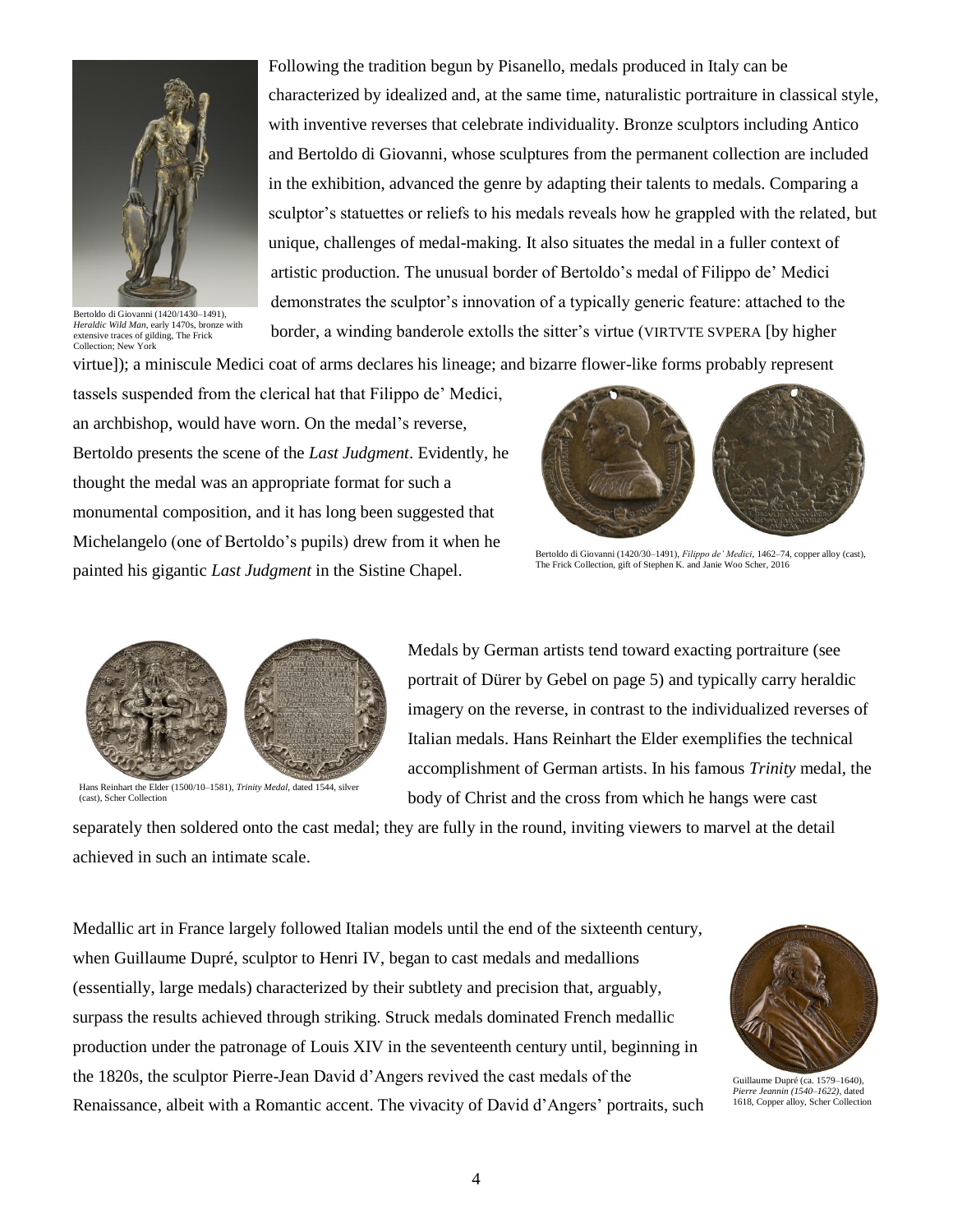as that of Empress Josephine (see front page), is rooted in his expressive modeling in wax. Although the artist's medallion features a posthumous portrait, it captures the first wife of Napoleon as though she had sat before him.



Wouter Muller (1604–1673), *Admiral Maarten Harpertszoon Tromp*, dated 1653, silver (two cast shells soldered together), Scher Collection

The art of the medal flourished during the Dutch Golden Age, and artists in seventeenth-century Amsterdam favored a technique of casting two thin shells and soldering them together. These hollow medals achieve impressively high relief as exemplified in Wouter Muller's medal commemorating the death in battle of Admiral Maarten Harpertszoon Tromp. When turned, the almost fully *en face* portrait offers a profile view of the sitter. Like this example, the

majority of Dutch medals of the period relate to events and individuals associated with battles with other European powers.

English medalists developed in large part from the tradition of coin production, and thus striking was the favored technique. One of the most impressive medallic creations of the nineteenth century was struck to celebrate Queen Victoria's diamond jubilee, which presents the queen at age seventy-eight on the obverse and at eighteen on the reverse, the two portraits representing the sixty years of her reign.



George William de Saulles (1861–1903), *Victoria, Queen of the United Kingdom*, dated 1897, gold (struck), Scher Collection



Matthes Gebel (ca. 1500–1574) Albrecht Dürer (1471–1528), not before 1528, copper alloy, Scher Collection

In a collection of portrait medals, the individuals depicted converse with one another, take their place in a narrative of the world, and, to some degree, live on. Those who commissioned them surely must have entertained the idea that their images and identities would survive into the future, just as ancient coins had. In their pursuit of immortality, men and women entrusted their legacies to these small-scale monuments, which dignify fleeting human life

with the remembrance of lives lived and outlast, in turn, each beholder who encounters them anew.

The exhibition is made possible by the Robert H. Smith Family Foundation, with major support from an anonymous gift in memory of Melvin R. Seiden and the Centennial Foundation in honor of Matthew McLennan. Additional funding is provided by Margot and Jerry Bogert, Frances Beatty and Allen R. Adler, the Christian Keesee Charitable Trust, and Charles Hack and Angella Hearn. The exhibition catalogue is underwritten, in part, by a grant from the Samuel H. Kress Foundation.